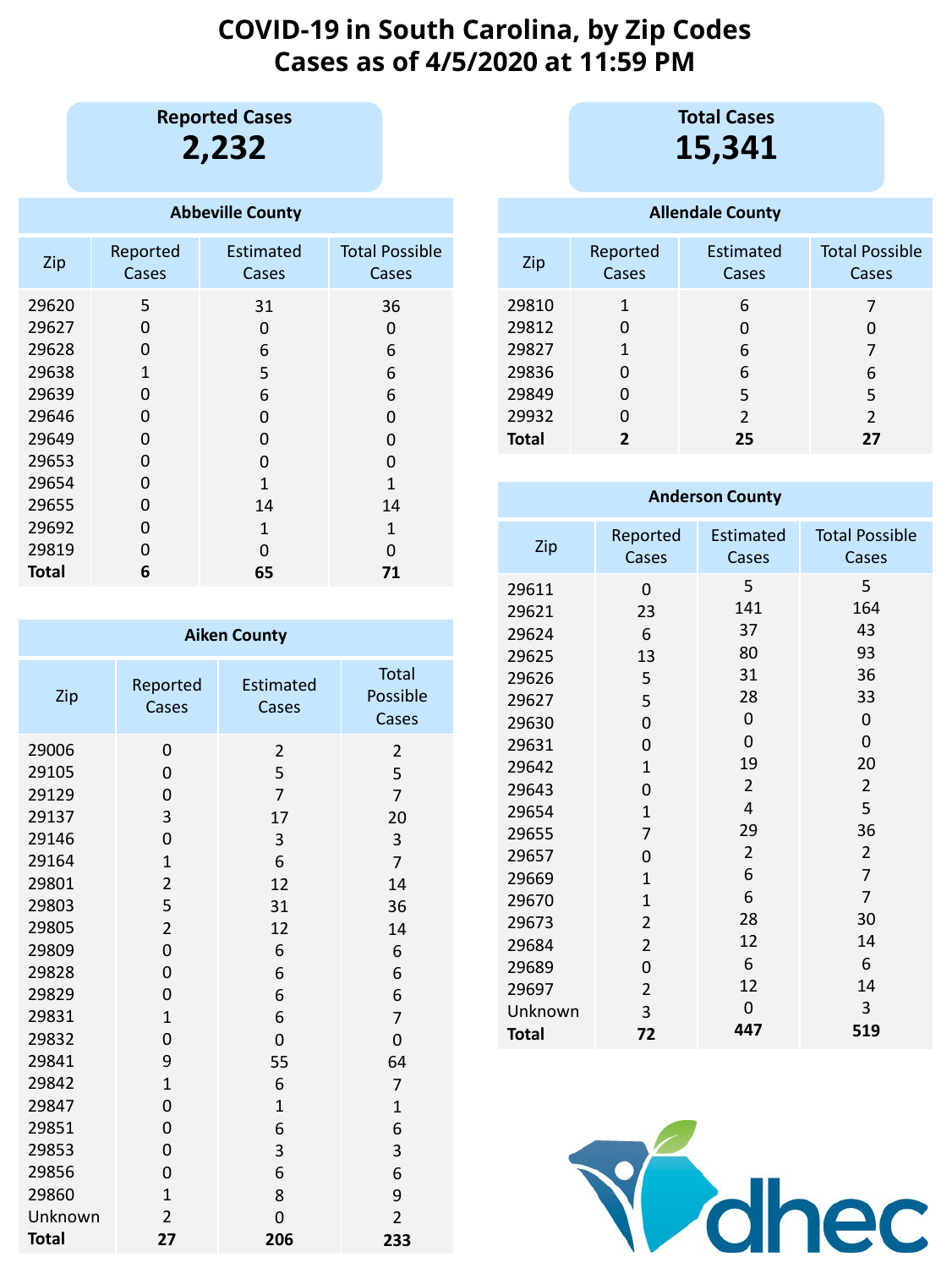| <b>Bamberg County</b> |                   |                    |                                   |  |  |
|-----------------------|-------------------|--------------------|-----------------------------------|--|--|
| Zip                   | Reported<br>Cases | Estimated<br>Cases | <b>Total</b><br>Possible<br>Cases |  |  |
| 29003                 | 2                 | 12                 | 14                                |  |  |
| 29038                 | 1                 | 0                  | $\mathbf{1}$                      |  |  |
| 29042                 | $\overline{2}$    | 12                 | 14                                |  |  |
| 29081                 | O                 | 6                  | 6                                 |  |  |
| 29082                 | 0                 | 0                  | O                                 |  |  |
| 29432                 | 0                 | 1                  | $\overline{1}$                    |  |  |
| 29481                 | 0                 | 1                  | 1                                 |  |  |
| 29817                 | 0                 | 0                  | O                                 |  |  |
| 29843                 | O                 | 4                  | 4                                 |  |  |
| <b>Total</b>          | 5                 | 37                 | 42                                |  |  |

| <b>Barnwell County</b> |                |                  |                       |  |  |
|------------------------|----------------|------------------|-----------------------|--|--|
| Zip                    | Reported       | <b>Estimated</b> | <b>Total Possible</b> |  |  |
|                        | Cases          | Cases            | Cases                 |  |  |
| 29812                  | O              | 6                | 6                     |  |  |
| 29817                  | $\mathbf{1}$   | 6                | 7                     |  |  |
| 29836                  | 0              | $\mathbf{1}$     | 1                     |  |  |
| 29843                  | O              | $\overline{2}$   | $\overline{2}$        |  |  |
| 29849                  | 0              | 1                | 1                     |  |  |
| 29853                  | $\overline{2}$ | 10               | 12                    |  |  |
| <b>Total</b>           | 3              | 25               | 28                    |  |  |

| <b>Berkeley County</b> |                |                  |                       |  |
|------------------------|----------------|------------------|-----------------------|--|
| Zip                    | Reported       | <b>Estimated</b> | <b>Total Possible</b> |  |
|                        | Cases          | Cases            | Cases                 |  |
| 29059                  | 0              | 0                | 0                     |  |
| 29406                  | 0              | 0                | 0                     |  |
| 29410                  | 5              | 37               | 42                    |  |
| 29431                  | 0              | 6                | 6                     |  |
| 29434                  | 0              | 6                | 6                     |  |
| 29436                  | $\mathbf{1}$   | 6                | $\overline{7}$        |  |
| 29445                  | 16             | 98               | 114                   |  |
| 29450                  | 0              | 6                | 6                     |  |
| 29453                  | 0              | 6                | 6                     |  |
| 29456                  | $\mathbf{1}$   | 18               | 19                    |  |
| 29461                  | 13             | 80               | 93                    |  |
| 29466                  | 0              | 0                | $\mathbf 0$           |  |
| 29468                  | 0              | 6                | 6                     |  |
| 29469                  | 0              | 6                | 6                     |  |
| 29472                  | $\overline{0}$ | $\overline{4}$   | $\overline{4}$        |  |
| 29479                  | $\overline{2}$ | 12               | 14                    |  |
| 29483                  | 0              | 8                | 8                     |  |
| 29486                  | $\overline{2}$ | 31               | 33                    |  |
| 29492                  | 11             | 74               | 85                    |  |
| Unknown                | $\mathbf{1}$   | 0                | $\mathbf{1}$          |  |
| <b>Total</b>           | 52             | 404              | 456                   |  |

| <b>Calhoun County</b> |                   |                    |                                |  |  |
|-----------------------|-------------------|--------------------|--------------------------------|--|--|
| Zip                   | Reported<br>Cases | Estimated<br>Cases | <b>Total Possible</b><br>Cases |  |  |
| 29030                 | $\overline{2}$    | 9                  | 11                             |  |  |
| 29047                 | 0                 | 3                  | 3                              |  |  |
| 29053                 | O                 | 3                  | 3                              |  |  |
| 29112                 | 0                 | 1                  | 1                              |  |  |
| 29118                 | O                 | 1                  | 1                              |  |  |
| 29135                 | 3                 | 18                 | 21                             |  |  |
| 29160                 | ი                 | 8                  | 8                              |  |  |
| <b>Total</b>          |                   | 42                 | 47                             |  |  |

| <b>Beaufort County</b> |                |                  |                       |  |  |
|------------------------|----------------|------------------|-----------------------|--|--|
| Zip                    | Reported       | <b>Estimated</b> | <b>Total Possible</b> |  |  |
|                        | Cases          | Cases            | Cases                 |  |  |
| 29902                  | 17             | 104              | 121                   |  |  |
| 29904                  | $\overline{0}$ | 6                | 6                     |  |  |
| 29906                  | 26             | 160              | 186                   |  |  |
| 29907                  | 11             | 68               | 79                    |  |  |
| 29909                  | $\overline{7}$ | 43               | 50                    |  |  |
| 29910                  | 30             | 184              | 214                   |  |  |
| 29915                  | $\mathbf{1}$   | 6                | $\overline{7}$        |  |  |
| 29920                  | 7              | 43               | 50                    |  |  |
| 29926                  | 9              | 55               | 64                    |  |  |
| 29928                  | 6              | 37               | 43                    |  |  |
| 29935                  | 5              | 31               | 36                    |  |  |
| 29936                  | $\mathbf{1}$   | 0                | $\mathbf{1}$          |  |  |
| 29940                  | $\mathbf{1}$   | 6                | $\overline{7}$        |  |  |
| 29941                  | 0              | 6                | 6                     |  |  |
| 29945                  | 1              | $\overline{2}$   | 3                     |  |  |
| Unknown                | 41             | 0                | 41                    |  |  |
| <b>Total</b>           | 163            | 752              | 915                   |  |  |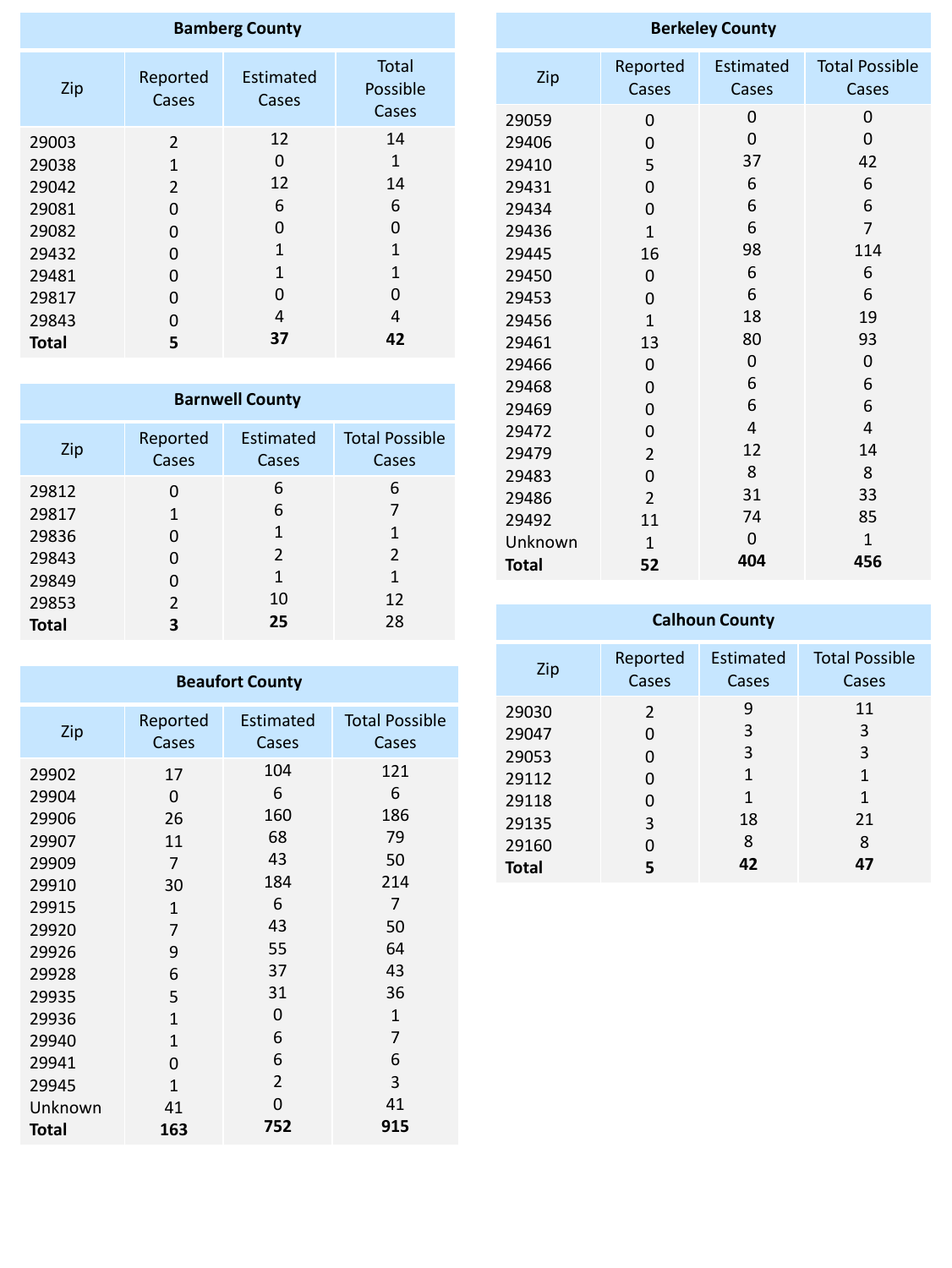| <b>Charleston County</b> |                |                  |                       |  |
|--------------------------|----------------|------------------|-----------------------|--|
|                          | Reported       | <b>Estimated</b> | <b>Total Possible</b> |  |
| Zip                      | Cases          | Cases            | Cases                 |  |
| 29401                    | 9              | 55               | 64                    |  |
| 29403                    | 22             | 135              | 157                   |  |
| 29404                    | $\overline{2}$ | 12               | 14                    |  |
| 29405                    | 12             | 74               | 86                    |  |
| 29406                    | 12             | 74               | 86                    |  |
| 29407                    | 23             | 141              | 164                   |  |
| 29409                    | $\mathbf 0$    | 6                | 6                     |  |
| 29410                    | $\mathbf 0$    | $\mathbf 0$      | $\mathbf 0$           |  |
| 29412                    | 36             | 221              | 257                   |  |
| 29414                    | 31             | 190              | 221                   |  |
| 29418                    | 14             | 68               | 82                    |  |
| 29420                    | $\overline{2}$ | 23               | 25                    |  |
| 29424                    | $\mathbf 0$    | 6                | 6                     |  |
| 29425                    | $\mathbf{1}$   | 6                | $\overline{7}$        |  |
| 29426                    | 0              | 5                | 5                     |  |
| 29429                    | 5              | 31               | 36                    |  |
| 29438                    | $\mathbf{1}$   | $\overline{4}$   | 5                     |  |
| 29439                    | $\mathbf{1}$   | 6                | $\overline{7}$        |  |
| 29449                    | 6              | 37               | 43                    |  |
| 29450                    | $\mathbf{1}$   | $\mathbf 0$      | $\mathbf{1}$          |  |
| 29451                    | 4              | 25               | 29                    |  |
| 29453                    | $\mathbf 0$    | $\pmb{0}$        | $\mathbf 0$           |  |
| 29455                    | 12             | 74               | 86                    |  |
| 29456                    | 8              | 20               | 28                    |  |
| 29458                    | $\overline{1}$ | 6                | $\overline{7}$        |  |
| 29464                    | 47             | 289              | 336                   |  |
| 29466                    | 31             | 190              | 221                   |  |
| 29470                    | 4              | 23               | 27                    |  |
| 29482                    | $\overline{7}$ | 43               | 50                    |  |
| 29483                    | 0              | $\mathbf{1}$     | $\mathbf{1}$          |  |
| 29485                    | $\overline{1}$ | 8                | 9                     |  |
| 29487                    | 4              | 25               | 29                    |  |
| Unknown                  | 3              | 0                | 3                     |  |
| <b>Total</b>             | 300            | 1800             | 2100                  |  |

| <b>Chester County</b> |                |                |                       |  |  |
|-----------------------|----------------|----------------|-----------------------|--|--|
| Zip                   | Reported       | Estimated      | <b>Total Possible</b> |  |  |
|                       | Cases          | Cases          | Cases                 |  |  |
| 29014                 | 0              | 4              | 4                     |  |  |
| 29031                 | O              | $\overline{2}$ | $\overline{2}$        |  |  |
| 29055                 | $\overline{2}$ | 10             | 12                    |  |  |
| 29704                 | 0              | 1              | 1                     |  |  |
| 29706                 | 8              | 49             | 57                    |  |  |
| 29712                 | 1              | 5              | 6                     |  |  |
| 29714                 | 4              | 25             | 29                    |  |  |
| 29729                 | 0              | 6              | 6                     |  |  |
| 29730                 | O              | O              | O                     |  |  |
| 29742                 | O              | 1              | 1                     |  |  |
| <b>Total</b>          | 15             | 103            | 118                   |  |  |

## **Chesterfield County**

| Zip          | Reported<br>Cases | <b>Estimated</b><br>Cases | <b>Total Possible</b><br>Cases |
|--------------|-------------------|---------------------------|--------------------------------|
| 29009        | 0                 | 0                         | 0                              |
| 29101        | $\mathbf{1}$      | 5                         | 6                              |
| 29520        | 5                 | 31                        | 36                             |
| 29550        | 0                 | 6                         | 6                              |
| 29584        | 0                 | 6                         | 6                              |
| 29593        | 0                 | 2                         | 2                              |
| 29709        | $\overline{2}$    | 12                        | 14                             |
| 29718        | $\mathbf{1}$      | 6                         | 7                              |
| 29720        | 0                 | 0                         | O                              |
| 29727        | 0                 | 6                         | 6                              |
| 29728        | 3                 | 18                        | 21                             |
| 29741        | $\mathbf{1}$      | 6                         | 7                              |
| Unknown      | $\overline{2}$    | O                         | $\overline{2}$                 |
| <b>Total</b> | 15                | 99                        | 114                            |

#### **Cherokee County** Zip Reported Estimated Total Possible Cases Cases Cases  $\mathbf 0$  $\mathbf 0$   $\mathbf 0$ 0<br>0<br>3<br>2 0<br>0<br>3<br>2  $\mathbf 0$  $\overline{0}$   $\mathbf 0$  $\overline{3}$  $\overline{3}$   $\mathbf 0$  $\overline{2}$  $\overline{2}$   $\mathbf 0$   $\overline{2}$  $\begin{array}{c} 12 \\ 1 \\ 6 \\ 1 \end{array}$ 14<br>1<br>6<br>1  $\overline{2}$   $\mathbf 0$   $\pmb{0}$   $\pmb{0}$  **Total**

| Zip          | Reported<br>Cases | <b>Estimated</b><br>Cases | <b>Total Possible</b><br>Cases |
|--------------|-------------------|---------------------------|--------------------------------|
| 29001        | $\overline{2}$    | 11                        | 13                             |
| 29051        | $\mathbf{1}$      | 5                         | 6                              |
| 29056        | 0                 | 0                         | 0                              |
| 29102        | 37                | 227                       | 264                            |
| 29111        | 0                 | 6                         | 6                              |
| 29114        | 0                 | 0                         | 0                              |
| 29125        | 0                 | 3                         | 3                              |
| 29148        | 12                | 74                        | 86                             |
| 29162        | $\mathbf{1}$      | 6                         | 7                              |
| 29518        | 0                 | 0                         | $\mathbf{\Omega}$              |
| 29560        | 0                 | $\mathbf{1}$              | $\overline{1}$                 |
| Unknown      | 5                 | O                         | 5                              |
| <b>Total</b> | 58                | 333                       | 391                            |

## **Clarendon County**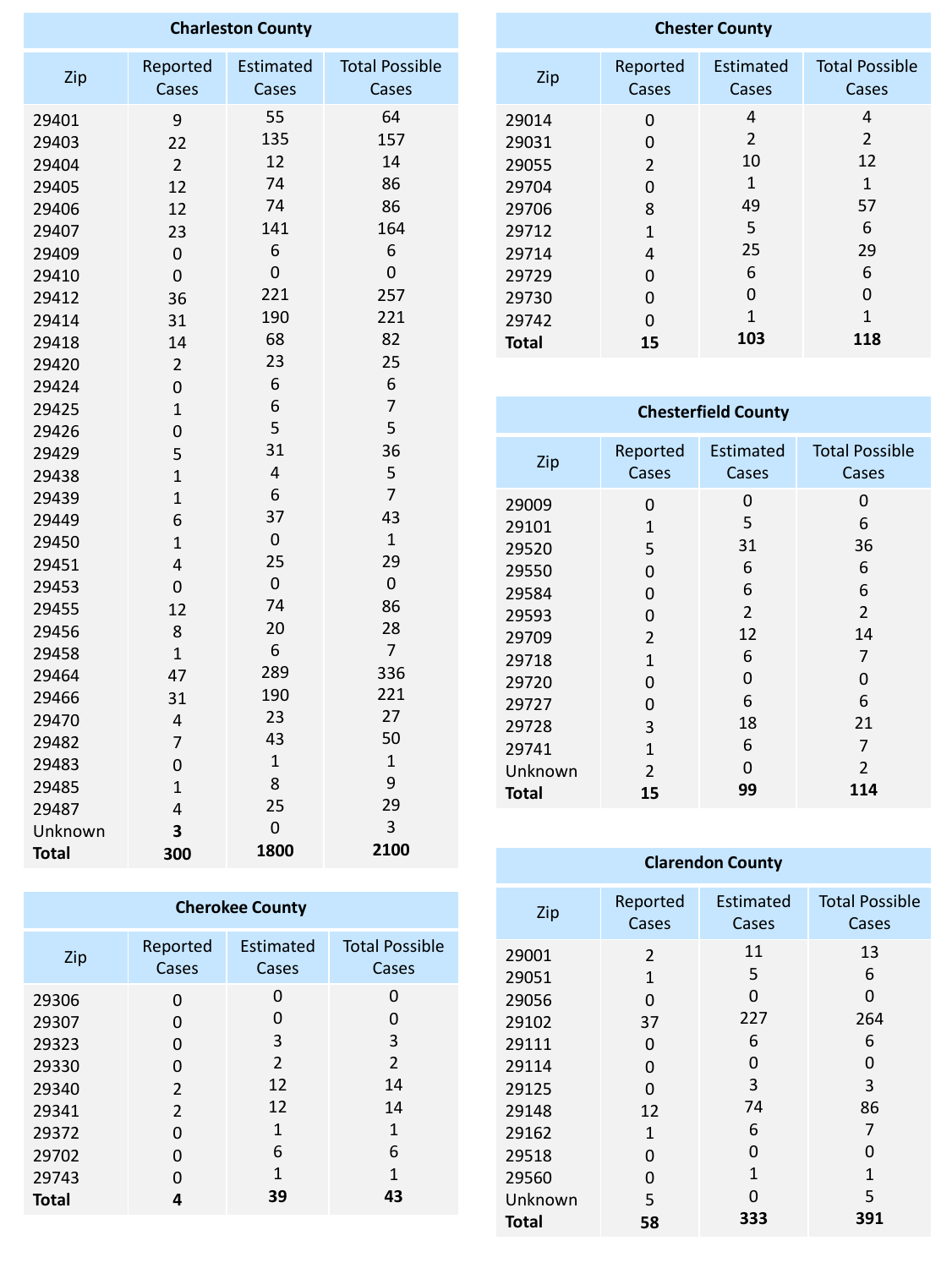| <b>Colleton County</b>                                                                                   |                                                                                    |                                                                         |                                                                         |  |
|----------------------------------------------------------------------------------------------------------|------------------------------------------------------------------------------------|-------------------------------------------------------------------------|-------------------------------------------------------------------------|--|
| Zip                                                                                                      | Reported<br>Cases                                                                  | <b>Estimated</b><br>Cases                                               | <b>Total Possible</b><br>Cases                                          |  |
| 29081<br>29082<br>29432<br>29435<br>29438<br>29446<br>29452<br>29472<br>29474<br>29475<br>29477<br>29481 | 0<br>0<br>0<br>$\overline{2}$<br>0<br>0<br>0<br>0<br>0<br>$\overline{2}$<br>0<br>0 | 0<br>6<br>0<br>12<br>3<br>6<br>6<br>$\overline{2}$<br>6<br>12<br>0<br>5 | 0<br>6<br>0<br>14<br>3<br>6<br>6<br>$\overline{2}$<br>6<br>14<br>0<br>5 |  |
| 29488                                                                                                    | 5                                                                                  | 31<br>6                                                                 | 36<br>6                                                                 |  |
| 29493<br>29929<br>29945                                                                                  | 0<br>$\mathbf{1}$<br>0                                                             | 6<br>$\overline{2}$                                                     | 7<br>$\overline{2}$                                                     |  |
| <b>Total</b>                                                                                             | 10                                                                                 | 104                                                                     | 114                                                                     |  |

| <b>Dillon County</b> |              |                   |                       |  |
|----------------------|--------------|-------------------|-----------------------|--|
| Zip                  | Reported     | <b>Estimated</b>  | <b>Total Possible</b> |  |
|                      | Cases        | Cases             | Cases                 |  |
| 29525                | 0            | 0                 | 0                     |  |
| 29536                | O            | 6                 | 6                     |  |
| 29543                | O            | 6                 | 6                     |  |
| 29547                | $\mathbf{1}$ | 6                 | 7                     |  |
| 29563                | 0            | 6                 | 6                     |  |
| 29565                | 0            | 5                 | 5                     |  |
| 29567                | O            | 6                 | 6                     |  |
| 29571                | 0            | $\mathbf{\Omega}$ | O                     |  |
| 29574                | 0            | 0                 | O                     |  |
| 29581                | 0            | 1                 | 1                     |  |
| 29592                | O            | 5                 | 5                     |  |
| <b>Total</b>         | 1            | 42                | 43                    |  |

| <b>Dorchester County</b>                                                                                                   |                                                                                              |                                                                                            |                                                                                                          |  |
|----------------------------------------------------------------------------------------------------------------------------|----------------------------------------------------------------------------------------------|--------------------------------------------------------------------------------------------|----------------------------------------------------------------------------------------------------------|--|
| Zip                                                                                                                        | Reported<br>Cases                                                                            | <b>Estimated</b><br>Cases                                                                  | <b>Total Possible</b><br>Cases                                                                           |  |
| 29018<br>29414<br>29418<br>29420<br>29426<br>29432<br>29437<br>29448<br>29456<br>29470<br>29471<br>29472<br>29477<br>29483 | 0<br>0<br>0<br>12<br>0<br>0<br>0<br>0<br>$\mathbf{1}$<br>0<br>$\overline{2}$<br>3<br>3<br>12 | 0<br>0<br>18<br>63<br>$\mathbf{1}$<br>0<br>6<br>6<br>24<br>2<br>12<br>12<br>18<br>64<br>96 | 0<br>0<br>18<br>75<br>$\mathbf{1}$<br>0<br>6<br>6<br>25<br>$\overline{2}$<br>14<br>15<br>21<br>76<br>112 |  |
| 29485<br>Unknown<br><b>Total</b>                                                                                           | 16<br>3<br>52                                                                                | 0<br>323                                                                                   | 3<br>375                                                                                                 |  |

| <b>Darlington County</b> |                   |                    |                                |  |
|--------------------------|-------------------|--------------------|--------------------------------|--|
| Zip                      | Reported<br>Cases | Estimated<br>Cases | <b>Total Possible</b><br>Cases |  |
| 29069                    | $\mathbf{1}$      | 6                  | 7                              |  |
| 29101                    | $\mathbf{\Omega}$ | 1                  | 1                              |  |
| 29161                    | O                 | 1                  | $\mathbf 1$                    |  |
| 29501                    | O                 | 5                  | 5                              |  |
| 29506                    | O                 | N                  | 0                              |  |
| 29532                    | 3                 | 25                 | 28                             |  |
| 29540                    | 5                 | 31                 | 36                             |  |
| 29550                    | 16                | 91                 | 107                            |  |
| 29593                    | 1                 | 4                  | 5                              |  |
| Unknown                  | 1                 | 0                  | 1                              |  |
| <b>Total</b>             | 27                | 164                | 191                            |  |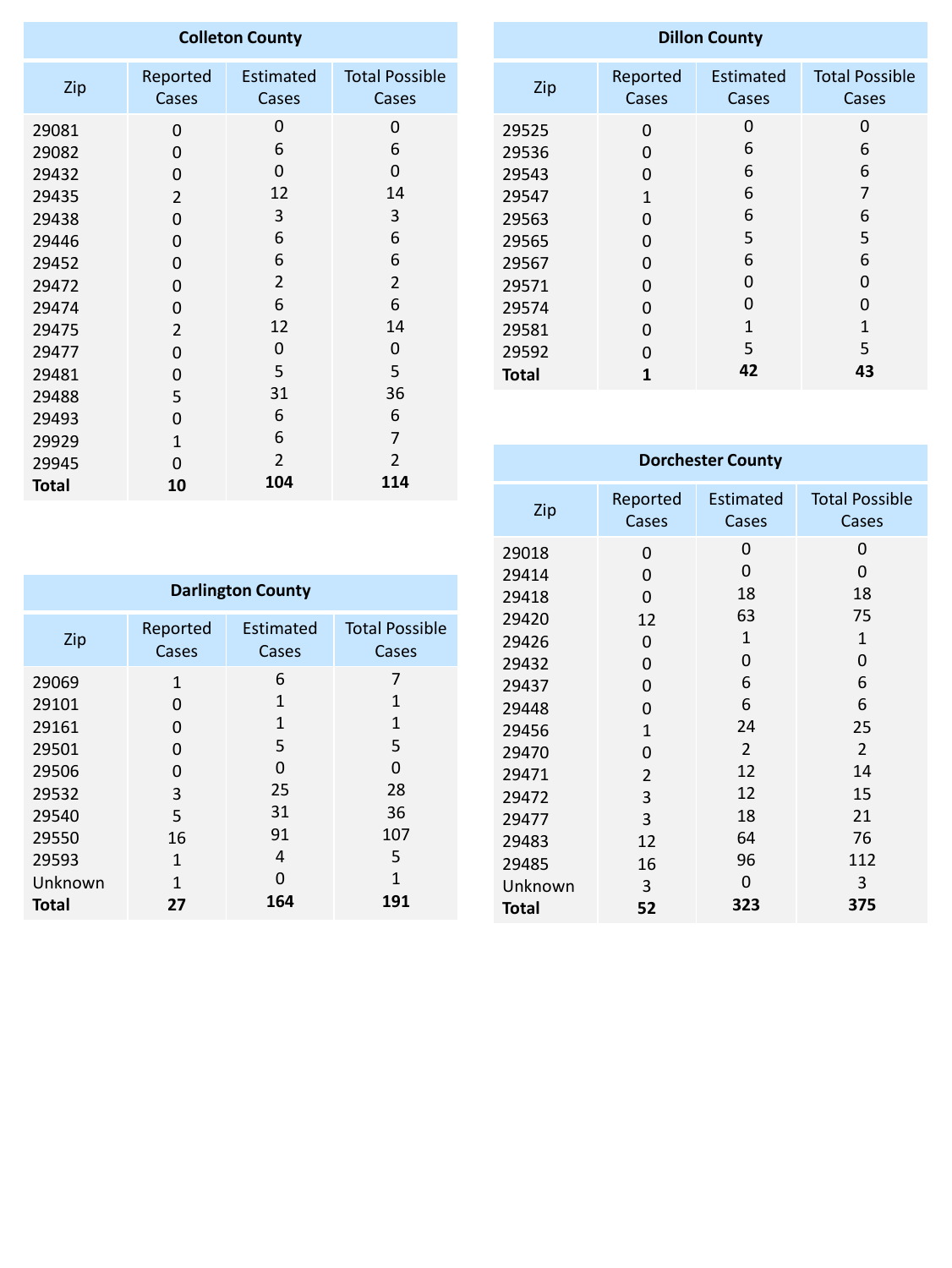| <b>Edgefield County</b> |              |                  |                       |  |
|-------------------------|--------------|------------------|-----------------------|--|
| Zip                     | Reported     | <b>Estimated</b> | <b>Total Possible</b> |  |
|                         | Cases        | Cases            | Cases                 |  |
| 29129                   | 0            | 1                | $\mathbf{1}$          |  |
| 29138                   | 0            | O                | 0                     |  |
| 29821                   | 0            | 3                | 3                     |  |
| 29824                   | $\mathbf{1}$ | 6                | $\overline{7}$        |  |
| 29832                   | 3            | 21               | 24                    |  |
| 29835                   | 0            | 1                | 1                     |  |
| 29838                   | 0            | 2                | $\overline{2}$        |  |
| 29841                   | 0            | 0                | 0                     |  |
| 29845                   | 0            | 0                | 0                     |  |
| 29847                   | 0            | 5                | 5                     |  |
| 29860                   | 2            | 10               | 12                    |  |
| Total                   | 6            | 48               | 54                    |  |

| <b>Georgetown County</b> |                |           |                       |  |
|--------------------------|----------------|-----------|-----------------------|--|
| Zip                      | Reported       | Estimated | <b>Total Possible</b> |  |
|                          | Cases          | Cases     | Cases                 |  |
| 29440                    | 4              | 25        | 29                    |  |
| 29510                    | O              | 11        | 11                    |  |
| 29554                    | $\mathbf{1}$   | 10        | 11                    |  |
| 29576                    | $\overline{2}$ | 28        | 30                    |  |
| 29585                    | 9              | 55        | 64                    |  |
| Unknown                  | 5              | O         | 5                     |  |
| <b>Total</b>             | 21             | 129       | 150                   |  |

| <b>Fairfield County</b> |                   |                           |                                |  |
|-------------------------|-------------------|---------------------------|--------------------------------|--|
| Zip                     | Reported<br>Cases | <b>Estimated</b><br>Cases | <b>Total Possible</b><br>Cases |  |
| 29014                   | 0                 | $\overline{2}$            | 2                              |  |
| 29015                   | O                 | 6                         | 6                              |  |
| 29016                   | 2                 | 1                         | 3                              |  |
| 29031                   | 0                 | 1                         | $\mathbf{1}$                   |  |
| 29045                   | $\mathbf{1}$      | $\overline{2}$            | 3                              |  |
| 29055                   | 0                 | $\overline{2}$            | $\overline{2}$                 |  |
| 29065                   | $\mathbf{1}$      | 6                         | 7                              |  |
| 29130                   | 6                 | 29                        | 35                             |  |
| 29180                   | 5                 | 36                        | 41                             |  |
| Unknown                 | $\mathbf{1}$      | 0                         | 1                              |  |
| <b>Total</b>            | 16                | 85                        | 101                            |  |

| <b>Florence County</b> |                |                  |                       |  |
|------------------------|----------------|------------------|-----------------------|--|
| Zip                    | Reported       | <b>Estimated</b> | <b>Total Possible</b> |  |
|                        | Cases          | Cases            | Cases                 |  |
| 29114                  | 0              | 4                | 4                     |  |
| 29161                  | 0              | 5                | 5                     |  |
| 29501                  | 13             | 74               | 87                    |  |
| 29505                  | 3              | 25               | 28                    |  |
| 29506                  | 6              | 37               | 43                    |  |
| 29530                  | 0              | 6                | 6                     |  |
| 29541                  | 3              | 18               | 21                    |  |
| 29554                  | 0              | $\mathbf{1}$     | $\mathbf{1}$          |  |
| 29555                  | 0              | 6                | 6                     |  |
| 29560                  | $\overline{1}$ | 10               | 11                    |  |
| 29583                  | 4              | 25               | 29                    |  |
| 29591                  | $\mathbf{1}$   | 6                | 7                     |  |
| Unknown                | 8              | O                | 8                     |  |
| <b>Total</b>           | 39             | 218              | 257                   |  |

| <b>Greenville County</b> |                   |                    |                                |  |
|--------------------------|-------------------|--------------------|--------------------------------|--|
| Zip                      | Reported<br>Cases | Estimated<br>Cases | <b>Total Possible</b><br>Cases |  |
| 29322                    | 0                 | 0                  | 0                              |  |
| 29356                    | $\overline{0}$    | 3                  | 3                              |  |
| 29601                    | 6                 | 37                 | 43                             |  |
| 29605                    | 15                | 92                 | 107                            |  |
| 29607                    | 11                | 68                 | 79                             |  |
| 29609                    | 5                 | 31                 | 36                             |  |
| 29611                    | 15                | 85                 | 100                            |  |
| 29615                    | 12                | 74                 | 86                             |  |
| 29617                    | 3                 | 18                 | 21                             |  |
| 29627                    | $\overline{0}$    | 3                  | 3                              |  |
| 29635                    | $\overline{0}$    | $\overline{4}$     | $\overline{4}$                 |  |
| 29644                    | $\overline{4}$    | 17                 | 21                             |  |
| 29650                    | 8                 | 49                 | 57                             |  |
| 29651                    | 14                | 53                 | 67                             |  |
| 29654                    | $\overline{0}$    | $\mathbf{1}$       | $\mathbf{1}$                   |  |
| 29661                    | $\overline{2}$    | 10                 | 12                             |  |
| 29662                    | $\overline{7}$    | 43                 | 50                             |  |
| 29669                    | $\overline{1}$    | 6                  | $\overline{7}$                 |  |
| 29673                    | $\overline{7}$    | 27                 | 34                             |  |
| 29680                    | 8                 | 49                 | 57                             |  |
| 29681                    | 20                | 123                | 143                            |  |
| 29683                    | $\overline{0}$    | 6                  | 6                              |  |
| 29687                    | 11                | 68                 | 79                             |  |
| 29690                    | $\mathbf{1}$      | 6                  | $\overline{7}$                 |  |
| Unknown                  | 54                | $\mathbf 0$        | 51                             |  |
| <b>Total</b>             | 204               | 872                | 1076                           |  |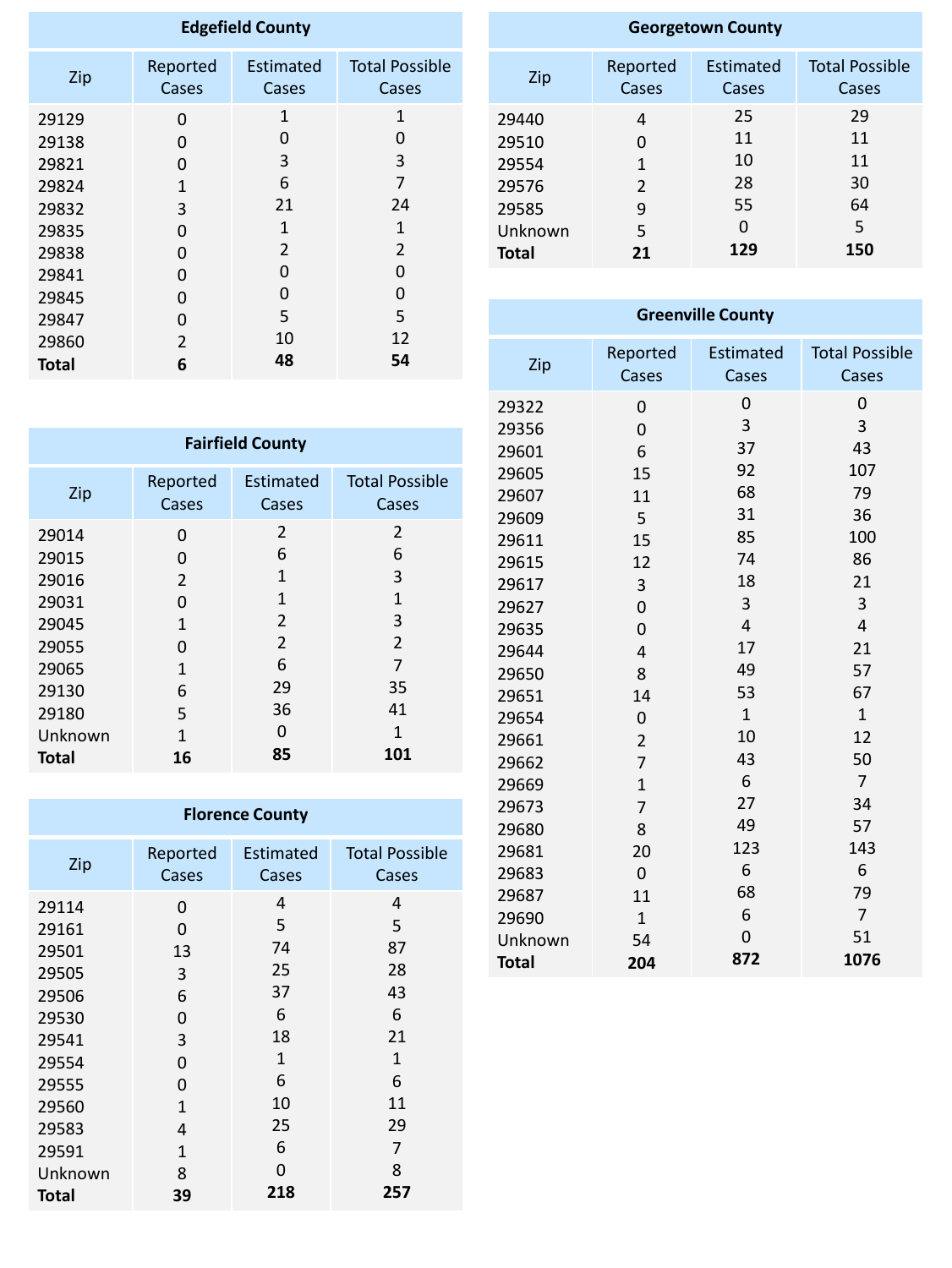| <b>Greenwood County</b> |          |                  |                       |  |
|-------------------------|----------|------------------|-----------------------|--|
| Zip                     | Reported | <b>Estimated</b> | <b>Total Possible</b> |  |
|                         | Cases    | Cases            | Cases                 |  |
| 29138                   | 0        | O                | O                     |  |
| 29638                   | 0        | 1                | 1                     |  |
| 29646                   | 5        | 31               | 36                    |  |
| 29649                   | 4        | 24               | 28                    |  |
| 29653                   | 0        | 6                | 6                     |  |
| 29666                   | O        | 6                | 6                     |  |
| 29692                   | 1        | 3                | 4                     |  |
| 29819                   | O        | 6                | 6                     |  |
| 29848                   | O        | 4                | 4                     |  |
| Unknown                 | 1        | O                | 1                     |  |
| <b>Total</b>            | 11       | 81               | 92                    |  |

| <b>Hampton County</b> |                   |                           |                                |  |
|-----------------------|-------------------|---------------------------|--------------------------------|--|
| Zip                   | Reported<br>Cases | <b>Estimated</b><br>Cases | <b>Total Possible</b><br>Cases |  |
| 29827                 | 0                 | 0                         | 0                              |  |
| 29911<br>29916        | 0<br>0            | 6<br>4                    | 6<br>4                         |  |
| 29918                 | $\overline{2}$    | 12                        | 14                             |  |
| 29921                 | 0                 | 6                         | 6                              |  |
| 29922                 | 0                 | 4                         | 4                              |  |
| 29923                 | 0                 | 6                         | 6                              |  |
| 29924                 | 0                 | 6                         | 6                              |  |
| 29932                 | 0                 | 4                         | 4                              |  |
| 29934                 | 0                 | 1                         | $\mathbf{1}$                   |  |
| 29944                 | $\mathbf{1}$      | 6                         | 7                              |  |
| 29945                 | 0                 | $\overline{2}$            | 2                              |  |

| <b>Horry County</b> |                |                  |                       |  |
|---------------------|----------------|------------------|-----------------------|--|
| Zip                 | Reported       | <b>Estimated</b> | <b>Total Possible</b> |  |
|                     | Cases          | Cases            | Cases                 |  |
| 29511               | $\mathbf{1}$   | 6                | 7                     |  |
| 29526               | $\overline{7}$ | 43               | 50                    |  |
| 29527               | 9              | 55               | 64                    |  |
| 29544               | 0              | 6                | 6                     |  |
| 29545               | $\mathbf{1}$   | 6                | $\overline{7}$        |  |
| 29566               | 5              | 31               | 36                    |  |
| 29568               | 5              | 31               | 36                    |  |
| 29569               | 3              | 18               | 21                    |  |
| 29572               | $\mathbf{1}$   | 6                | $\overline{7}$        |  |
| 29575               | 4              | 25               | 29                    |  |
| 29576               | 10             | 46               | 56                    |  |
| 29577               | 10             | 61               | 71                    |  |
| 29579               | 5              | 31               | 36                    |  |
| 29581               | 0              | 4                | 4                     |  |
| 29582               | $\overline{2}$ | 12               | 14                    |  |
| 29588               | 8              | 49               | 57                    |  |
| Unknown             | 5              | 0                | 5                     |  |
| <b>Total</b>        | 76             | 430              | 506                   |  |

| <b>Jasper County</b> |                   |                           |                                |
|----------------------|-------------------|---------------------------|--------------------------------|
| Zip                  | Reported<br>Cases | <b>Estimated</b><br>Cases | <b>Total Possible</b><br>Cases |
| 29909                | $\mathbf{1}$      | 6                         | 7                              |
| 29912                | $\mathbf{1}$      | 6                         | 7                              |
| 29916                | O                 | 3                         | 3                              |
| 29922                | O                 | 3                         | 3                              |
| 29927                | 5                 | 31                        | 36                             |
| 29934                | O                 | 6                         | 6                              |
| 29936                | 4                 | 31                        | 35                             |
| 29943                | O                 | 6                         | 6                              |
| 29944                | O                 | 0                         | 0                              |
| 29945                | ( )               | 1                         | 1                              |
| <b>Total</b>         | 11                | 91                        | 102                            |

**Total**

| <b>Kershaw County</b> |                |                  |                       |
|-----------------------|----------------|------------------|-----------------------|
| Zip                   | Reported       | <b>Estimated</b> | <b>Total Possible</b> |
|                       | Cases          | Cases            | Cases                 |
| 29009                 | $\overline{2}$ | 12               | 14                    |
| 29010                 | $\overline{0}$ | $\mathbf{1}$     | $\mathbf{1}$          |
| 29020                 | 85             | 507              | 592                   |
| 29032                 | $\mathbf{1}$   | 6                | 7                     |
| 29045                 | 32             | 142              | 174                   |
| 29058                 | O              | 0                | 0                     |
| 29067                 | 3              | 9                | 12                    |
| 29074                 | $\overline{0}$ | 6                | 6                     |
| 29078                 | 26             | 175              | 201                   |
| 29128                 | 0              | 5                | 5                     |
| 29130                 | 0              | 7                | 7                     |
| 29175                 | $\mathbf{1}$   | 6                | 7                     |
| 29718                 | 0              | 0                | 0                     |
| Unknown               | $\overline{2}$ | 0                | $\overline{2}$        |
| <b>Total</b>          | 152            | 876              | 1028                  |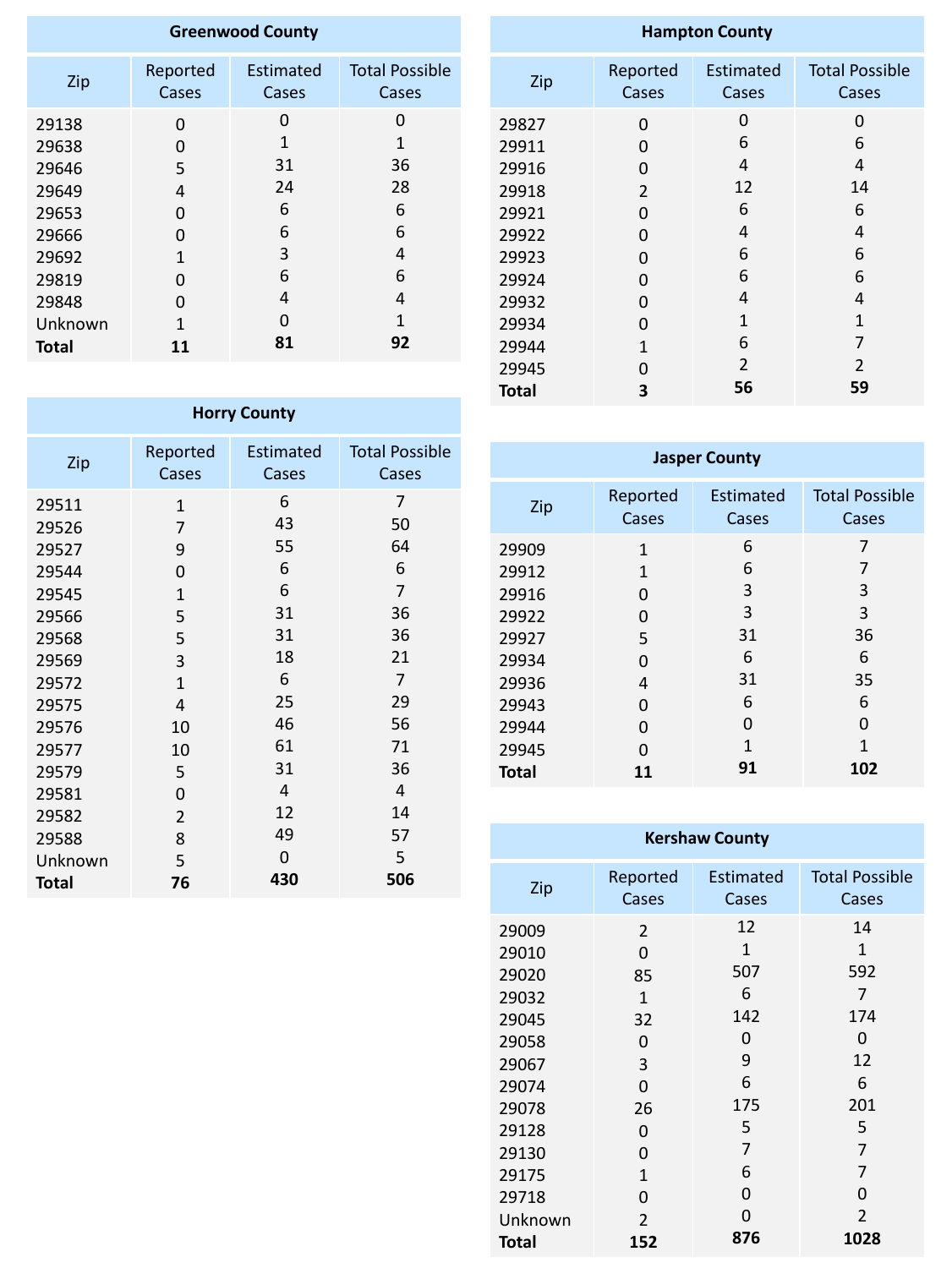| <b>Lancaster County</b> |                   |                    |                                |
|-------------------------|-------------------|--------------------|--------------------------------|
| Zip                     | Reported<br>Cases | Estimated<br>Cases | <b>Total Possible</b><br>Cases |
| 29058                   | 2                 | 12                 | 14                             |
| 29067                   | $\overline{2}$    | 22                 | 24                             |
| 29707                   | 13                | 80                 | 93                             |
| 29718                   | 0                 | 0                  | O                              |
| 29720                   | 26                | 160                | 186                            |
| <b>Total</b>            | 43                | 273                | 316                            |

| <b>Laurens County</b> |                |                |                       |  |
|-----------------------|----------------|----------------|-----------------------|--|
| Zip                   | Reported       | Estimated      | <b>Total Possible</b> |  |
|                       | Cases          | Cases          | Cases                 |  |
| 29037                 | 0              | 0              | 0                     |  |
| 29178                 | 0              | 0              | 0                     |  |
| 29325                 | $\overline{2}$ | 12             | 14                    |  |
| 29332                 | 0              | 6              | 6                     |  |
| 29335                 | 0              | $\overline{2}$ | $\overline{2}$        |  |
| 29351                 | 0              | 6              | 6                     |  |
| 29355                 | 0              | 3              | 3                     |  |
| 29360                 | $\mathbf{1}$   | 6              | $\overline{7}$        |  |
| 29370                 | $\mathbf{1}$   | 6              | 7                     |  |
| 29384                 | 0              | 6              | 6                     |  |
| 29388                 | 0              | $\mathbf{1}$   | $\mathbf{1}$          |  |
| 29644                 | 0              | 8              | 8                     |  |
| 29645                 | $\overline{2}$ | 12             | 14                    |  |
| 29654                 | 0              | 0              | 0                     |  |
| 29681                 | 0              | 0              | 0                     |  |
| 29692                 | 0              | $\overline{2}$ | $\overline{2}$        |  |
| <b>Total</b>          | 6              | 72             | 78                    |  |

| <b>Lee County</b>                                                                      |                                                              |                                                                     |                                                                                |  |
|----------------------------------------------------------------------------------------|--------------------------------------------------------------|---------------------------------------------------------------------|--------------------------------------------------------------------------------|--|
| Zip                                                                                    | Reported<br>Cases                                            | Estimated<br>Cases                                                  | <b>Total Possible</b><br>Cases                                                 |  |
| 29009<br>29010<br>29020<br>29032<br>29040<br>29069<br>29080<br>29104<br>29128<br>29153 | 0<br>16<br>0<br>0<br>0<br>0<br>$\overline{2}$<br>0<br>0<br>0 | 0<br>104<br>16<br>O<br>3<br>$\overline{1}$<br>6<br>3<br>9<br>4<br>1 | O<br>120<br>16<br>O<br>3<br>$\mathbf{1}$<br>8<br>3<br>9<br>4<br>$\overline{1}$ |  |
| 29550<br><b>Total</b>                                                                  | O<br>18                                                      | 147                                                                 | 165                                                                            |  |

| <b>Lexington County</b> |                |                  |                       |  |
|-------------------------|----------------|------------------|-----------------------|--|
| Zip                     | Reported       | <b>Estimated</b> | <b>Total Possible</b> |  |
|                         | Cases          | Cases            | Cases                 |  |
| 29006                   | 2              | 7                | 9                     |  |
| 29033                   | $\mathbf{1}$   | 6                | $\overline{7}$        |  |
| 29036                   | 10             | 47               | 57                    |  |
| 29053                   | $\overline{7}$ | 40               | 47                    |  |
| 29054                   | $\overline{2}$ | 12               | 14                    |  |
| 29063                   | 9              | $\overline{7}$   | 16                    |  |
| 29070                   | 6              | 30               | 36                    |  |
| 29072                   | 24             | 154              | 178                   |  |
| 29073                   | 15             | 92               | 107                   |  |
| 29075                   | 0              | $\mathbf{1}$     | 1                     |  |
| 29112                   | 0              | $\mathbf{1}$     | $\mathbf{1}$          |  |
| 29123                   | 3              | 18               | 21                    |  |
| 29160                   | 5              | 23               | 28                    |  |
| 29169                   | 6              | 37               | 43                    |  |
| 29170                   | 5              | 31               | 36                    |  |
| 29172                   | 4              | 31               | 35                    |  |
| 29210                   | $\mathbf{1}$   | 22               | 23                    |  |
| 29212                   | $\overline{4}$ | 58               | 62                    |  |
| Unknown                 | 20             | 0                | 20                    |  |
| <b>Total</b>            | 124            | 617              | 741                   |  |

## **Marion County**

| Zip          | Reported       | Estimated | <b>Total Possible</b> |
|--------------|----------------|-----------|-----------------------|
|              | Cases          | Cases     | Cases                 |
| 29519        | O              | 6         | 6                     |
| 29546        | 1              | 6         | 7                     |
| 29565        | O              | 1         | 1                     |
| 29571        | 0              | 6         | 6                     |
| 29574        | $\overline{2}$ | 12        | 14                    |
| 29581        | O              | 1         | 1                     |
| 29592        | N              | 1         | 1                     |
| Unknown      | 1              | O         | 1                     |
| <b>Total</b> | 3              | 34        | 38                    |

## **Marlboro County**

| Zip          | Reported<br>Cases | <b>Estimated</b><br>Cases | <b>Total Possible</b><br>Cases |
|--------------|-------------------|---------------------------|--------------------------------|
| 29512        | 3                 | 37                        | 43                             |
| 29516        | 0                 | 6                         | 6                              |
| 29525        | 0                 | 6                         | 6                              |
| 29565        | 0                 | 0                         | 0                              |
| 29570        | 0                 | 6                         | 6                              |
| 29594        | O                 | 6                         | 6                              |
| 29596        | O                 | 6                         | 6                              |
| <b>Total</b> | 6                 | 68                        | 74                             |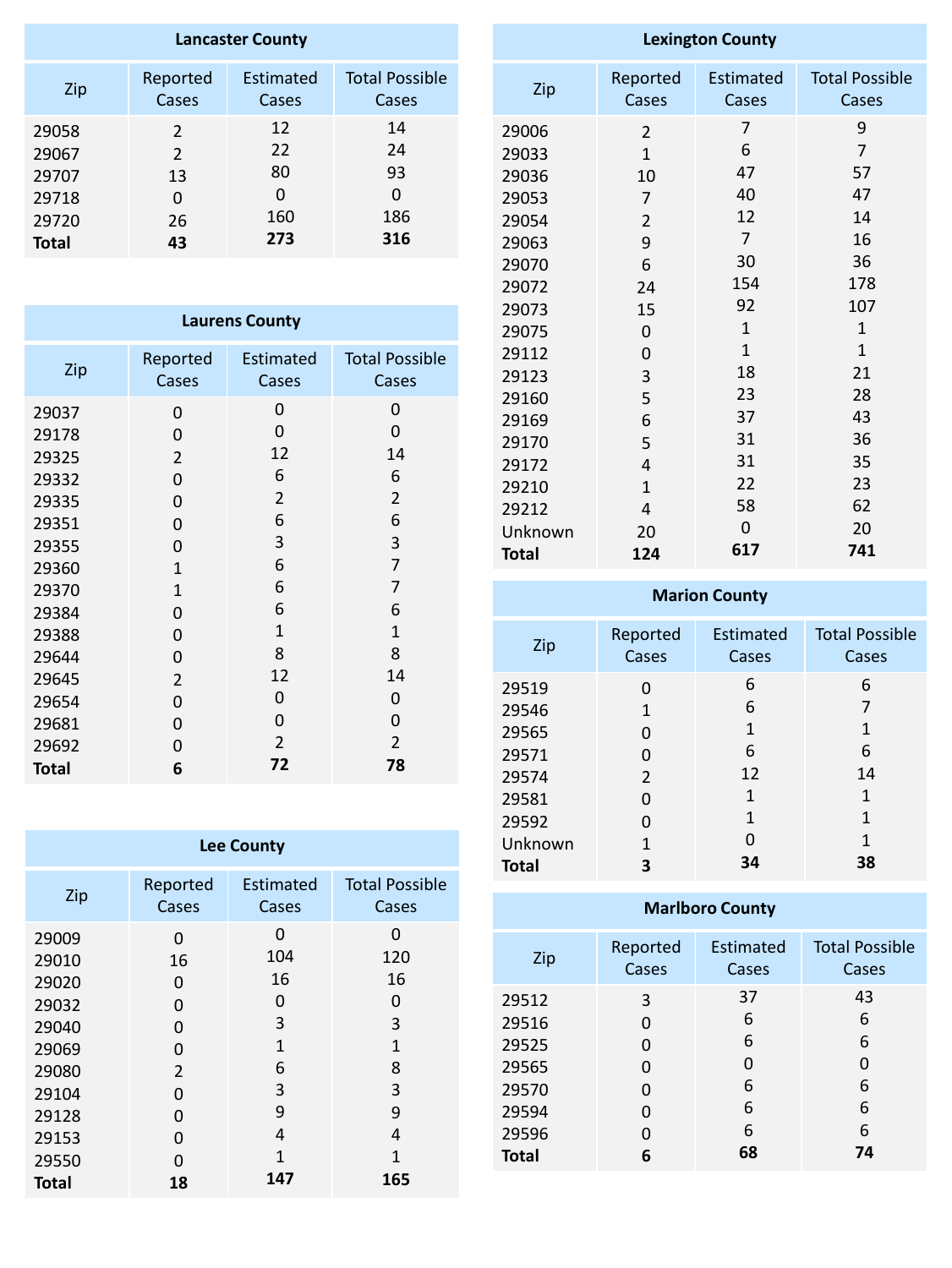| <b>McCormick County</b> |                   |                    |                                |
|-------------------------|-------------------|--------------------|--------------------------------|
| Zip                     | Reported<br>Cases | Estimated<br>Cases | <b>Total Possible</b><br>Cases |
| 29620                   | O                 | O                  | 0                              |
| 29628                   | O                 | O                  | O                              |
| 29819                   | O                 | O                  | 0                              |
| 29821                   | 0                 | 3                  | 3                              |
| 29835                   | 2                 | 12                 | 14                             |
| 29838                   | ŋ                 | 4                  | 4                              |
| 29840                   | O                 | 6                  | 6                              |
| 29845                   | 0                 | 6                  | 6                              |
| 29848                   | U                 | $\overline{2}$     | $\overline{2}$                 |
| <b>Total</b>            | 2                 | 34                 | 36                             |

| <b>Newberry County</b> |              |                  |                       |  |
|------------------------|--------------|------------------|-----------------------|--|
| Zip                    | Reported     | <b>Estimated</b> | <b>Total Possible</b> |  |
|                        | Cases        | Cases            | Cases                 |  |
| 29036                  | 0            | $\mathbf{1}$     | $\mathbf{1}$          |  |
| 29037                  | 0            | 4                | 4                     |  |
| 29075                  | 0            | 4                | 4                     |  |
| 29108                  | 3            | 25               | 28                    |  |
| 29122                  | O            | 6                | 6                     |  |
| 29126                  | 1            | 6                | 7                     |  |
| 29127                  | $\mathbf{1}$ | 12               | 13                    |  |
| 29145                  | O            | 6                | 6                     |  |
| 29178                  | 1            | 5                | 6                     |  |
| 29332                  | U            | 0                | 0                     |  |
| 29355                  | 1            | 3                | 4                     |  |
| <b>Total</b>           |              | 72               | 79                    |  |

| <b>Oconee County</b>                                                                            |                                                                                      |                                                                         |                                                                         |  |
|-------------------------------------------------------------------------------------------------|--------------------------------------------------------------------------------------|-------------------------------------------------------------------------|-------------------------------------------------------------------------|--|
| Zip                                                                                             | Reported<br>Cases                                                                    | Estimated<br>Cases                                                      | <b>Total Possible</b><br>Cases                                          |  |
| 29643<br>29658<br>29664<br>29665<br>29672<br>29676<br>29678<br>29686<br>29689<br>29691<br>29693 | 0<br>O<br>0<br>0<br>$\mathbf{1}$<br>$\mathbf{1}$<br>5<br>0<br>0<br>O<br>$\mathbf{1}$ | 5<br>6<br>6<br>6<br>6<br>6<br>31<br>6<br>$\overline{1}$<br>6<br>12<br>6 | 5<br>6<br>6<br>6<br>7<br>7<br>36<br>6<br>$\overline{1}$<br>6<br>13<br>6 |  |
| 29696<br>Total                                                                                  | 0<br>8                                                                               | 97                                                                      | 105                                                                     |  |

| <b>Orangeburg County</b> |                          |                           |                                |
|--------------------------|--------------------------|---------------------------|--------------------------------|
| Zip                      | Reported<br><b>Cases</b> | <b>Estimated</b><br>Cases | <b>Total Possible</b><br>Cases |
| 29018                    | $\overline{0}$           | 6                         | 6                              |
| 29030                    | $\overline{0}$           | 3                         | 3                              |
| 29038                    | $\overline{2}$           | 18                        | 20                             |
| 29039                    | $\overline{0}$           | 6                         | 6                              |
| 29047                    | $\overline{1}$           | 3                         | $\overline{4}$                 |
| 29048                    | $\overline{0}$           | 6                         | 6                              |
| 29059                    | $\mathbf 1$              | 6                         | $\overline{7}$                 |
| 29107                    | $\overline{1}$           | 6                         | $\overline{7}$                 |
| 29112                    | 3                        | 17                        | 20                             |
| 29113                    | $\overline{0}$           | 6                         | 6                              |
| 29115                    | 11                       | 68                        | 79                             |
| 29118                    | 5                        | 30                        | 35                             |
| 29133                    | $\mathbf 0$              | 6                         | 6                              |
| 29135                    | $\overline{0}$           | $\mathbf{1}$              | $\mathbf{1}$                   |
| 29137                    | $\overline{0}$           | $\overline{2}$            | $\overline{2}$                 |
| 29142                    | $\mathbf{1}$             | 6                         | $\overline{7}$                 |
| 29146                    | $\overline{0}$           | $\overline{4}$            | 4                              |
| 29160                    | $\overline{0}$           | $\overline{0}$            | 0                              |
| 29163                    | $\overline{0}$           | 6                         | 6                              |
| 29432                    | $\mathbf{1}$             | 5                         | 6                              |
| 29436                    | $\overline{0}$           | $\overline{0}$            | 0                              |
| 29471                    | 0                        | $\overline{0}$            | 0                              |
| 29477                    | $\overline{0}$           | $\mathbf 0$               | 0                              |
| Unknown                  | $\overline{2}$           | $\overline{0}$            | $\overline{2}$                 |
| <b>Total</b>             | 28                       | 205                       | 233                            |

| <b>Pickens County</b> |                |                  |                       |  |  |
|-----------------------|----------------|------------------|-----------------------|--|--|
| Zip                   | Reported       | <b>Estimated</b> | <b>Total Possible</b> |  |  |
|                       | Cases          | Cases            | Cases                 |  |  |
| 29611                 | 0              | 2                | 2                     |  |  |
| 29630                 | 0              | 6                | 6                     |  |  |
| 29631                 | $\overline{2}$ | 12               | 14                    |  |  |
| 29634                 | 0              | 6                | 6                     |  |  |
| 29635                 | 0              | 2                | $\overline{2}$        |  |  |
| 29640                 | 6              | 37               | 43                    |  |  |
| 29642                 | 7              | 30               | 37                    |  |  |
| 29657                 | $\overline{2}$ | 11               | 13                    |  |  |
| 29661                 | 0              | $\overline{2}$   | $\overline{2}$        |  |  |
| 29667                 | 0              | 6                | 6                     |  |  |
| 29670                 | 0              | 0                | 0                     |  |  |
| 29671                 | $\overline{1}$ | 6                | $\overline{7}$        |  |  |
| 29682                 | $\overline{2}$ | 12               | 14                    |  |  |
| 29685                 | 0              | 6                | 6                     |  |  |
| <b>Total</b>          | 20             | 139              | 159                   |  |  |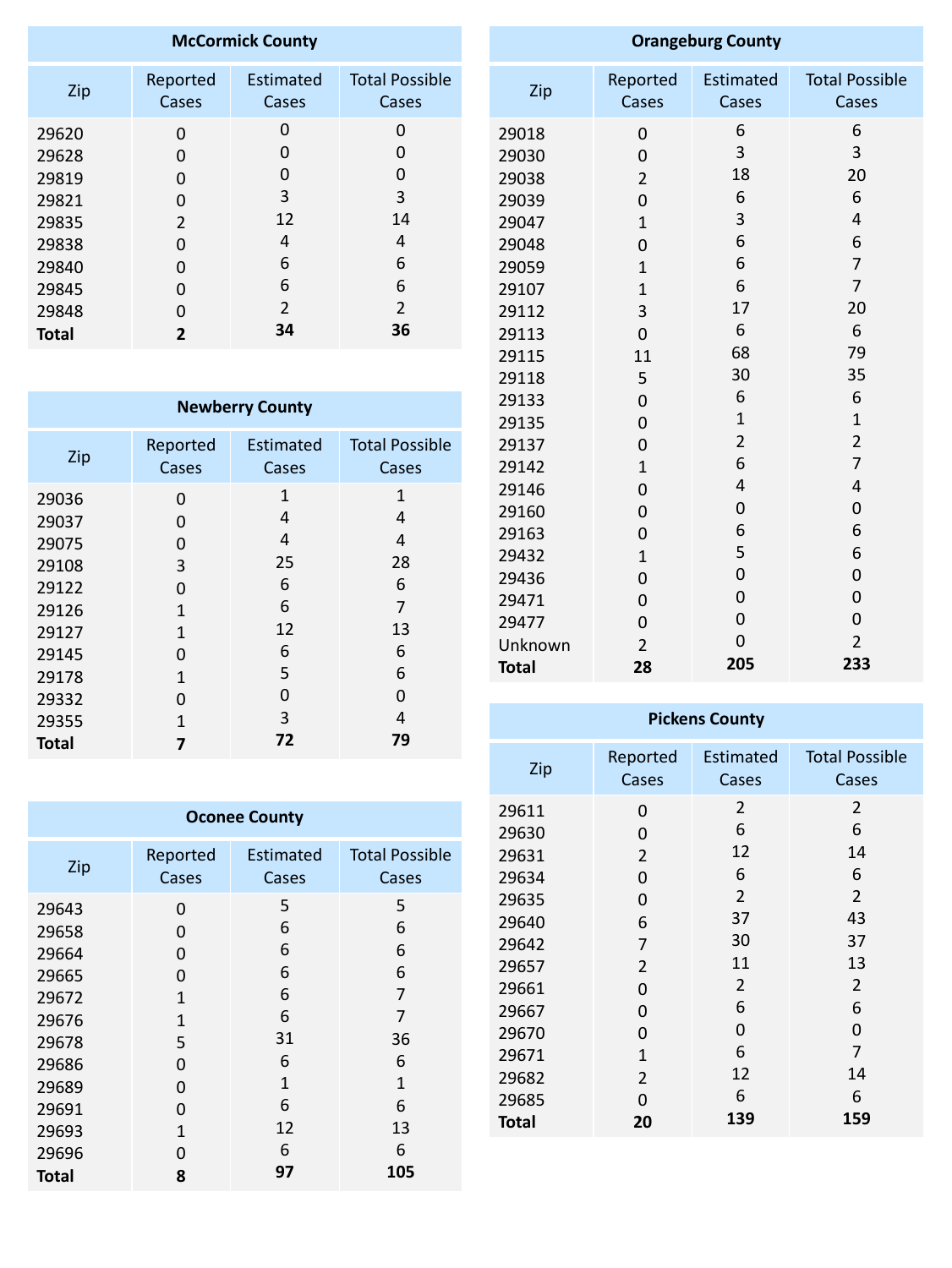| <b>Richland County</b>                                                                                                                       |                                                                                                                                                                     |                                                                                                                              | <b>Spartanburg County</b>                                                                                                        |                                                                                                                                     |                                                                                                                                      |                                                                                                      |                                                                                                                     |
|----------------------------------------------------------------------------------------------------------------------------------------------|---------------------------------------------------------------------------------------------------------------------------------------------------------------------|------------------------------------------------------------------------------------------------------------------------------|----------------------------------------------------------------------------------------------------------------------------------|-------------------------------------------------------------------------------------------------------------------------------------|--------------------------------------------------------------------------------------------------------------------------------------|------------------------------------------------------------------------------------------------------|---------------------------------------------------------------------------------------------------------------------|
| Zip                                                                                                                                          | Reported<br>Cases                                                                                                                                                   | Estimated<br>Cases                                                                                                           | <b>Total Possible</b><br>Cases                                                                                                   | Zip                                                                                                                                 | Reported<br>Cases                                                                                                                    | Estimated<br><b>Cases</b>                                                                            | <b>Total Possible</b><br>Cases                                                                                      |
| 29016<br>29036<br>29044<br>29045<br>29052<br>29061<br>29063<br>29075<br>29078<br>29130<br>29180<br>29201<br>29203<br>29204<br>29205<br>29206 | 17<br>$\mathbf{1}$<br>$\overline{2}$<br>8<br>$\overline{2}$<br>14<br>$\overline{7}$<br>$\mathbf 0$<br>3<br>$\mathbf 0$<br>$\mathbf{1}$<br>12<br>27<br>15<br>8<br>12 | 115<br>19<br>18<br>109<br>12<br>92<br>91<br>$\mathbf{1}$<br>3<br>$\mathbf{1}$<br>$\mathbf{1}$<br>74<br>166<br>98<br>49<br>74 | 132<br>20<br>20<br>117<br>14<br>106<br>98<br>$\mathbf{1}$<br>6<br>$\mathbf{1}$<br>$\overline{2}$<br>86<br>193<br>113<br>57<br>86 | 29301<br>29302<br>29303<br>29306<br>29307<br>29316<br>29322<br>29323<br>29330<br>29333<br>29334<br>29335<br>29346<br>29349<br>29356 | 8<br>$\overline{7}$<br>3<br>12<br>3<br>6<br>$\mathbf{1}$<br>6<br>0<br>$\overline{0}$<br>4<br>$\overline{2}$<br>$\mathbf 0$<br>8<br>0 | 49<br>43<br>18<br>74<br>18<br>37<br>6<br>33<br>$\overline{4}$<br>6<br>25<br>10<br>6<br>49<br>3<br>12 | 57<br>50<br>21<br>86<br>21<br>43<br>$\overline{7}$<br>39<br>$\overline{4}$<br>6<br>29<br>12<br>6<br>57<br>3<br>14   |
| 29207<br>29208<br>29209<br>29210<br>29212<br>29223<br>29229<br>Unknown<br><b>Total</b>                                                       | $\overline{7}$<br>$\overline{2}$<br>18<br>12<br>8<br>44<br>30<br>61<br>311                                                                                          | 43<br>12<br>111<br>58<br>22<br>270<br>184<br>$\mathbf 0$<br>1625                                                             | 50<br>14<br>129<br>70<br>30<br>314<br>214<br>61<br>1936                                                                          | 29365<br>29369<br>29372<br>29374<br>29375<br>29376<br>29377<br>29385<br>29388<br>29650<br>29651                                     | $\overline{2}$<br>3<br>0<br>0<br>$\mathbf{1}$<br>$\overline{4}$<br>$\mathbf{1}$<br>3<br>6<br>$\mathbf 0$<br>$\mathbf{1}$             | 18<br>$\overline{4}$<br>$\boldsymbol{6}$<br>6<br>25<br>6<br>18<br>36<br>$\mathbf 0$<br>39            | 21<br>$\overline{4}$<br>$\boldsymbol{6}$<br>$\overline{7}$<br>29<br>$\overline{7}$<br>21<br>42<br>$\mathbf 0$<br>40 |

Unknown

 

**Total**

| <b>Saluda County</b> |                |                  |                       |  |  |
|----------------------|----------------|------------------|-----------------------|--|--|
| Zip                  | Reported       | <b>Estimated</b> | <b>Total Possible</b> |  |  |
|                      | Cases          | Cases            | Cases                 |  |  |
| 29006                | 0              | 3                | 3                     |  |  |
| 29037                | 0              | 2                | 2                     |  |  |
| 29070                | 0              | 6                | 6                     |  |  |
| 29105                | 0              | $\mathbf{1}$     | $\overline{1}$        |  |  |
| 29127                | 0              | 1                | $\mathbf{1}$          |  |  |
| 29129                | $\overline{2}$ | 4                | 6                     |  |  |
| 29138                | $\mathbf{1}$   | 6                | 7                     |  |  |
| 29166                | 0              | 6                | 6                     |  |  |
| 29666                | 0              | 0                | 0                     |  |  |
| 29824                | O              | 0                | 0                     |  |  |
| 29832                | $\mathbf{1}$   | 3                | 4                     |  |  |
| 29848                | O              | 0                | 0                     |  |  |
| Total                | 4              | 33               | 37                    |  |  |

| <b>Sumter County</b>                                                                                     |                                                                                                         |                                                                                                               |                                                                                                |  |  |
|----------------------------------------------------------------------------------------------------------|---------------------------------------------------------------------------------------------------------|---------------------------------------------------------------------------------------------------------------|------------------------------------------------------------------------------------------------|--|--|
| Zip                                                                                                      | Reported<br>Cases                                                                                       | <b>Estimated</b><br>Cases                                                                                     | <b>Total Possible</b><br>Cases                                                                 |  |  |
| 29001<br>29040<br>29051<br>29080<br>29102<br>29104<br>29114<br>29125<br>29128<br>29150<br>29152<br>29153 | 0<br>6<br>$\mathbf{1}$<br>0<br>0<br>$\mathbf{1}$<br>0<br>$\mathbf{1}$<br>11<br>26<br>$\mathbf{1}$<br>17 | $\overline{1}$<br>34<br>$\overline{7}$<br>6<br>0<br>3<br>$\overline{2}$<br>3<br>53<br>160<br>12<br>101<br>111 | $\mathbf{1}$<br>40<br>8<br>6<br>0<br>4<br>$\overline{2}$<br>4<br>64<br>186<br>13<br>118<br>129 |  |  |
| 29154<br>29162                                                                                           | 18<br>0                                                                                                 | 0                                                                                                             | 0                                                                                              |  |  |
| 29168                                                                                                    | 3                                                                                                       | 18                                                                                                            | 21                                                                                             |  |  |
| Unknown                                                                                                  | 5                                                                                                       | $\overline{0}$                                                                                                | 5                                                                                              |  |  |
| Total                                                                                                    | 90                                                                                                      | 510                                                                                                           | 600                                                                                            |  |  |